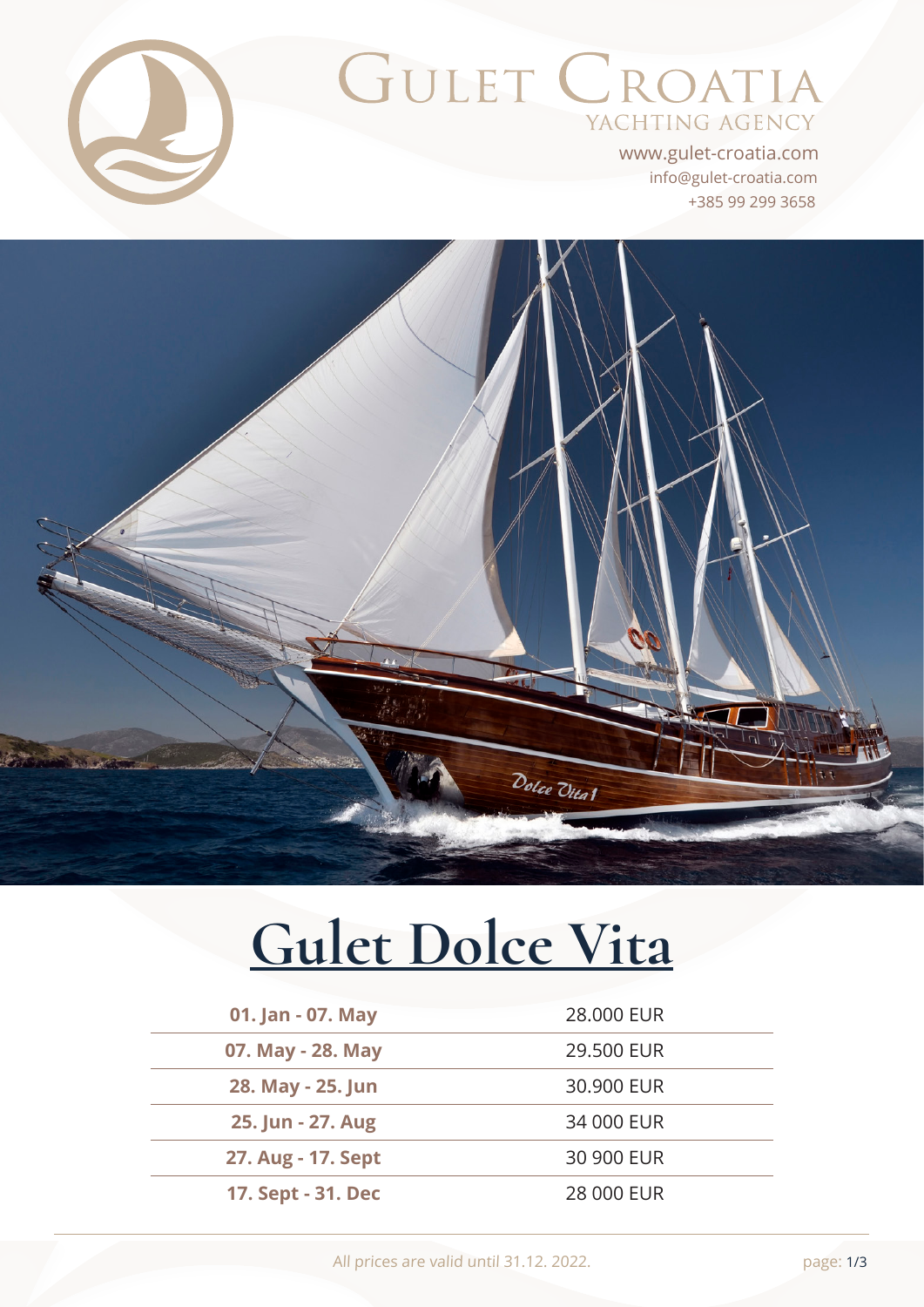# **The yacht prices include:**

Accommodation on the yacht, yacht insurance, 4 crew members, wages and food for the crew, service on board, fuel for 4 hours of cruising per day, up to 6 hours of air conditioning per day, bed linen, towels and sun towels. Leisure equipment: canoe, water ski (80 EUR/h), snorkeling equipment, 2 x SUP, wake board (80 EUR/h), fishing equipment, LCD, TV, Wi-Fi, board games.

#### **The yacht price does not include:**

Entrance to the national parks, public port fees and anchorage fees (aproximate cost is between 1000 - 1500 EUR per week) tourist taxes, private marinas, food and beverage option, transport from airport or hotel and gratitude/tip for the crew.

## **Food and drink options:**

- **HALF BOARD** (Breakfast / lunch) 470 EUR per person per week
- **FULL BOARD** (Breakfast / lunch) 650 EUR per person per week
- **EXTRA MEAL** (dinner) is optional on board 45 EUR per meal

#### **DRINK OPTIONS:**

- Drinks are provided at reasonable prices from yacht's bar on board. In this case it is not permitted to bring personal drinks on board

- Domestic drinks package (watter,tea,coffee, juices, croatian produced beer and wine; excluding imported spirits and wines): 200 EUR/person/week

- Non-alcoholic drinks package(watter, tea, coffee, juices): 105 EUR/person/week

#### **FOOD DISCOUNT FOR CHILDREN:**

Children 0-2 years free of charge, Children 2 - 10 years 50% discount

#### **Accommodation:**

#### **2 Master bed Cabins / 2 Double bed Cabins / 1 Twin bed Cabin**

- All cabins have TV, mini bar, DVD system, individual remote controlled air conditioning and en-suite bathrooms
- Beach towels: 2 per person per week
- Bathroom towels: 4 per person per week
- Additional beach or bathroom towels: on request
- Bedding info: bed linen is included in price
- 6 hours of Air-condition is included in the price